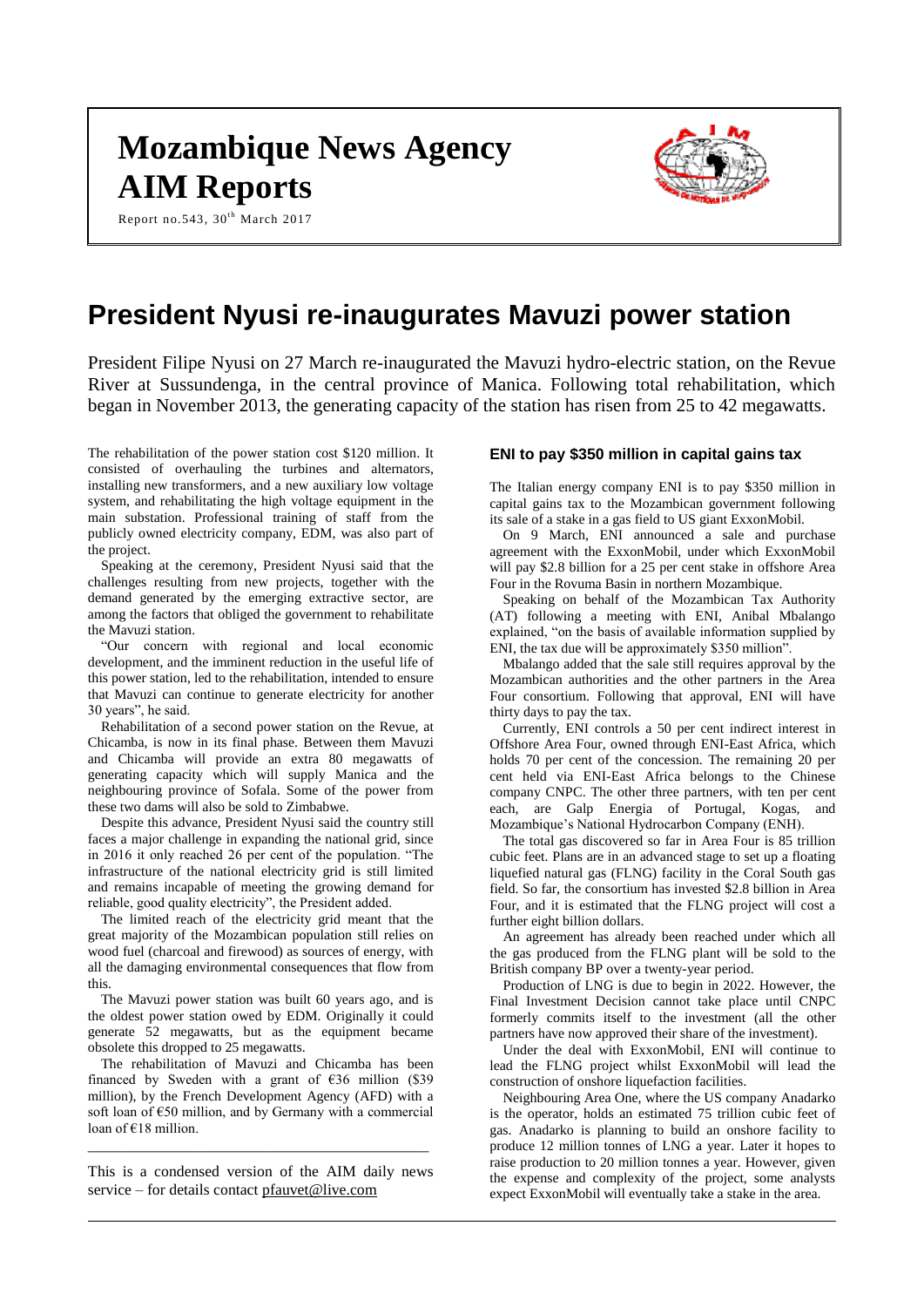# **World Bank expects to resume budget support**

The World Bank expects to resume direct support for the Mozambican state budget by the end of this year, according to the Bank's resident director in Mozambique, Mark Lundell.

Delivering a lecture on 28 March at the Higher Institute of International relations (ISRI) in Maputo, Lundell said "World Bank policy stresses budget support". He added that he wanted a high proportion of the Bank's funding for Mozambique to take this form, and expected such support to resume by the end of this year, if not before.

The World Bank is one of the 14 donors and funding agencies who used to provide general budget support. All 14 suspended disbursements of budget support when government-guaranteed secret debts came to light in April 2016.

The previous government, headed by President Armando Guebuza, had issued illegal guarantees for loans of over \$2 billion by European banks (mainly Credit Suisse and VTB of Russia) to three quasi-public, security related companies – \$850 million for Ematum (Mozambique Tuna Company), \$622 million for Proindicus and \$535 million for MAM (Mozambique Asset Management).

Of these loans, only that for Ematum was in the public domain, since it took the form of a bond offer on the European market in 2013. The loans to Proindicus and MAM in 2013 and 2014 was kept in deepest secrecy, thus misleading the Mozambican public and the country's foreign partners as to the true state of the Mozambican foreign debt. The Ematum, Proindicus and MAM loans added 20 per cent to the foreign debt, and pushed it to unsustainable levels. The government is unable to meet its commitments under these loans, and has defaulted on them three times.

A condition for the resumption of normal relations between Mozambique and its foreign partners is an independent, international audit of Ematum, Proindicus and MAM. That audit is in the hands of the London branch of the US company Kroll, and its audit report should be delivered by 28 April.

Lundell seemed optimistic that relations would return to normal. He told his ISRI audience that over the next five years the World Bank intends to support 25 projects in Mozambique in 17 strategic areas.

Lundell stated that this would be "an investment of approximately two billion dollars, and each project could have a budget of between \$80 and \$100 million". He said that previous World Bank funding had led to robust economic growth, but admitted this had not produced the expected impact in raising living standards of the Mozambican population.

# **Water shortage leads to drop in banana production**

The company Bananalandia, which produces bananas in Boane district, 30km west of Maputo, has suffered a sharp fall in production, due to the severe restrictions in water consumption imposed by the government.

For much of 2016 Maputo province suffered from a severe drought linked to the El Nino weather phenomenon. But even after the drought ended, there was insufficient rainfall in the basin of the Umbeluzi River to provide enough water for both human consumption and for irrigation.

The Pequenos Libombos dam on the Umbeluzi was in danger of drying up. By early January it was only 13 per cent full. The government stepped in to determine that this water must be used, as top priority, by the Umbeluzi treatment and pumping station that provides drinking water for Maputo and Matola cities, and Boane district. The use of water for irrigation was banned, affecting all agricultural concerns along the banks of the Umbeluzi, including Bananalandia.

The level of the Pequenos Libombos reservoir has recovered somewhat, and it is now about 27 per cent full. But this is not enough to guarantee supplies during the coming dry months before the next rainy season, which begins in October. The restrictions on the use of Umbeluzi water thus remain in force.

The director of production at Bananalandia, Manuel Maluana, told AIM that before the drought and the restrictions on water consumption, Bananalandia was producing between 55 and 60 tonnes of bananas per hectare. That figure has now fallen to between 40 and 45 tonnes a hectare.

Up until the end of October 2016, the banana plantation was irrigated for between one and two hours every day. But when the restrictions on water use were imposed, irrigation stopped and Bananalandia became entirely dependent on rainfall.

Before the current water crisis Bananalandia was exporting 800 tonnes of bananas a month to the regional market (South Africa, Botswana and Namibia). But exports have now fallen to 450 tonnes a month. The domestic market is also supplied, but domestic sales have fallen from 50 to 20 tonnes a week.

The decline in production has forced Bananalandia to lay off workers, said Maluana, cutting its number of staff from 1,500 to 1,250.

Bananalandia had intended to expand, and set up units in Moamba and Namaacha districts, said Maluana, but the water shortages in Maputo province have forced the company to postpone these projects.

# **Five die in plane crash**

The chairperson of the National Civil Aviation Institute (IACM), Joao de Abreu, has confirmed the deaths of at least five of the six people who were on board a light aircraft which crashed on 27 March in mountainous territory on the border with Zimbabwe.

Initial reports that the plane crashed in Manica province proved incorrect, and the wreckage was in fact found inside Zimbabwe.

All four passengers died. They were the Chief Executive Officer of Cornelder-Mozambique, which operates the port of Beira, Adelino Mesquita; prominent lawyer Antonio Jorge Ucucho, who worked for the Cornelder legal department, and was a former member of the Executive of the Mozambique Bar Association (OAM); Cornelder financial director Isac Noor; and another senior Cornelder official, Banele Chibande.

Speaking at a press conference, Abreu said that preliminary data indicated that one of the two crew members, pilot Luis Lopes dos Santos and co-pilot Rui Fonseca Pereira dos Santos, had survived – but according to the police in Manica, all six occupants of the plane died.

The plane was owned by the company ETA Air Charter, based in Beira, and Abreu said this company has a good safety record. Cornelder hired the plane to fly from Beira to the eastern Zimbabwean city of Mutare.

The IACM has set up a technical team which has gone to the crash site, and will work with Zimbabwean counterparts to establish the causes of the crash.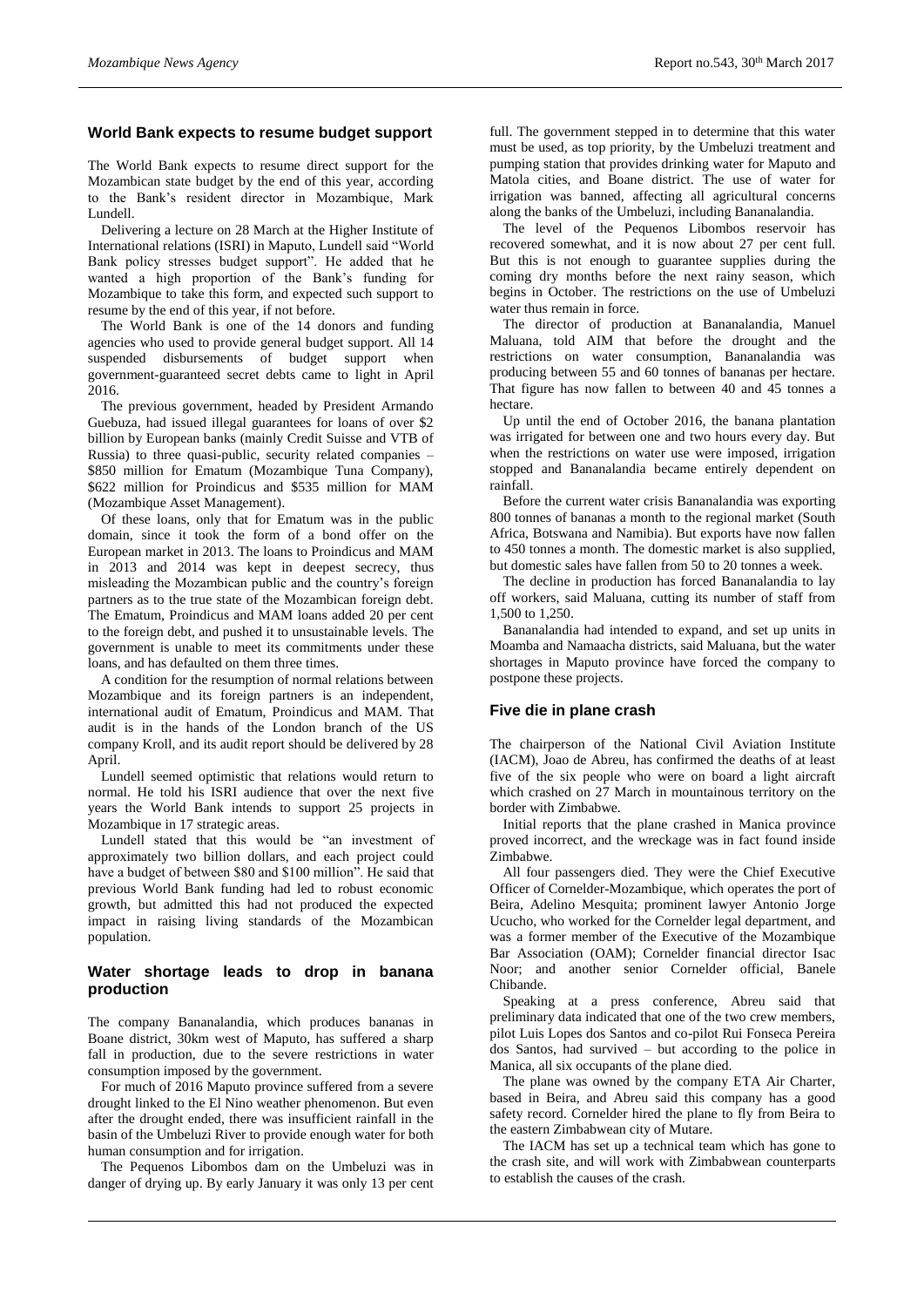# **Government to issue five million land titles**

The Mozambican government is to grant, by 2019, five million land titles (known as DUATs) to peasant farmers under the "Secure Land" project. So far 540,000 DUATs have been distributed since the project was launched a year ago by the Ministry of Land, Environment and Rural Development.

The latest 15,000 DUATS were handed over to farmers on 24 March in Mocuba, in the central province of Zambezia, at a symbolic ceremony chaired by President Filipe Nyusi who delivered personally the first ten of these land titles.

Speaking at a rally which also marked the launch of the 2017 agricultural marketing campaign, President Nyusi said that the mass issuing of land titles to agricultural producers is proof that agriculture, agro-processing and agricultural marketing are at the heart of the government's actions.

By issuing the titles, the government intends to ensure that land occupied by farmers is not usurped by other individuals, thus generating land disputes. The government believes that delivering the land to peasant farmers is an indispensable condition for sustainable agriculture. Those who hold DUATS have secure tenure over their farms, allowing them to produce more and better to guarantee their food and nutritional security, and to increase their income through the sale of surplus crops.

#### **IMF support for fuel price increase**

The International Monetary Fund (IMF) has argued that the Mozambican government was correct to increase fuel prices. In a press release received by AIM on 23 March, the Bretton Woods institution stated, "the raising of fuel prices will eliminate an expensive and very inefficient subsidy".

On 22 March, the government announced that the cost of a litre of petrol would rise from 50.02 meticais (about 74 US cents) to 56.06 meticais, an increase of just over 12 per cent. For diesel, the rise is 13.2 per cent: a litre now costs 51.89 rather than 45.83 meticais.

The sharpest increase is for kerosene, from 33.08 to 41.61 meticais a litre, an increase of 25.9 per cent. The price of butane cooking gas rises by 4.3 per cent, from 58.54 to 61.08 meticais per kilo. The price of compressed natural gas remains almost unchanged, rising from 25.47 to 25.59 meticais a kilo.

In its press release, the IMF wrote that this measure "is an important step in the process of reforming the fuel sector in Mozambique and we agree that any effect on the wellbeing of the most vulnerable families should be offset".

The IMF pointed out that fuel prices have in general been below the market price and the prices charged by neighbouring countries. It stated, "this had been possible due to a subsidy that compensated fuel companies for the difference between the regulated prices and the cost of importing those products".

It continued, "this subsidy, as well as being very onerous on the state coffers, has benefited the richest, who have the biggest cars and on average consume much more fuel.

The IMF calculates that between 2012 and 2014 the fuel subsidy equalled between 1.1 and 1.5 per cent of Mozambique's GDP. The drop in international oil prices in 2015 led to a reduction in the subsidy. However, it rose again as international prices recovered.

According to a study carried out by the IMF in 2015, the richest fifth of the population consumes almost all the petroleum products and receives nearly two-thirds of the subsidy. In contrast, the poorest twenty per cent of the population benefits from less than five per cent of the subsidy. The IMF calculated that a twenty per cent increase in fuel prices would reduce income in the poorest families by about two per cent.

The IMF pointed out that most of the effect on the poorest strata is through the cost of basic services such as transport, especially in urban areas. It concluded, "therefore, it is understandable that the government wants to maintain for now the compensation scheme for transporters to avoid sudden increases in public transport fares".

A statement from the Ministry of Mineral Resources and Energy assured the public that the government subsidy for the diesel used in passenger transport will continue, as will the subsidies for diesel used in agriculture, fisheries, and to generate electricity in the districts.

The fuel subsidy had become extraordinarily expensive and led to the government racking up a large debt to the fuel companies. Earlier this month the Association of Mozambican Fuel Companies (AMEPETRO) complained that the government owed the companies \$70 million, and the debt was growing by the day. AMEPETRO put the cost of this general subsidy at over \$300,000 a day.

The government has pledged to review fuel prices every month, and adjusted prices upwards or downwards in line with the import price and the exchange rate of the metical.

# **Canadian support for victims of cyclone Dineo**

The Canadian Humanitarian Assistance Fund (CHAF) has donated 200,000 Canadian dollars to support the victims of cyclone Dineo, which hit the southern Mozambican province of Inhambane in mid-February.

The cyclone killed nine people and left dozens injured. According to Canada's Humanitarian Coalition, in total close to 700,000 people were affected. The destruction of people's property and the social infrastructure was also devastating. Winds of up to 130 kilometres an hour damaged 60,000 homes, 70 health units, and close to 2,000 classrooms.

In its emergency response, CHAF gave funds to the humanitarian organisation CARE Canada to provide survivors with hygiene materials and help rehabilitate health facilities in the affected communities within days of the disaster.

The Canadian Humanitarian Assistance Fund focusses on the rapid and effective response to smaller, localised disasters that have not received global attention. It is financed by Global Affairs Canada (75 per cent), the Humanitarian Coalition (10 per cent), and the Humanitarian Coalition's member agencies (15 per cent).

#### **Irish support for Dineo victims**

The Irish Government is donating  $£200,000$  to UNICEF to support the emergency response to cyclone Dineo.

The Irish donation will support the emergency rehabilitation of key services including health, education, and water and sanitation. The support will last for six months. It aims to restore access to learning for two thousand children through the repair of 20 classrooms, to restore drinking water to 25,000 residents in the suburbs of Maxixe and Inhambane through the emergency repair to two water systems, and to restore basic health services in the most affected districts.

This intervention is part of the Flash Appeal recently issued by the United Nations in response to cyclone Dineo, aimed at mobilising \$10.2 million and targeting 150,000 people over the next 6 months.